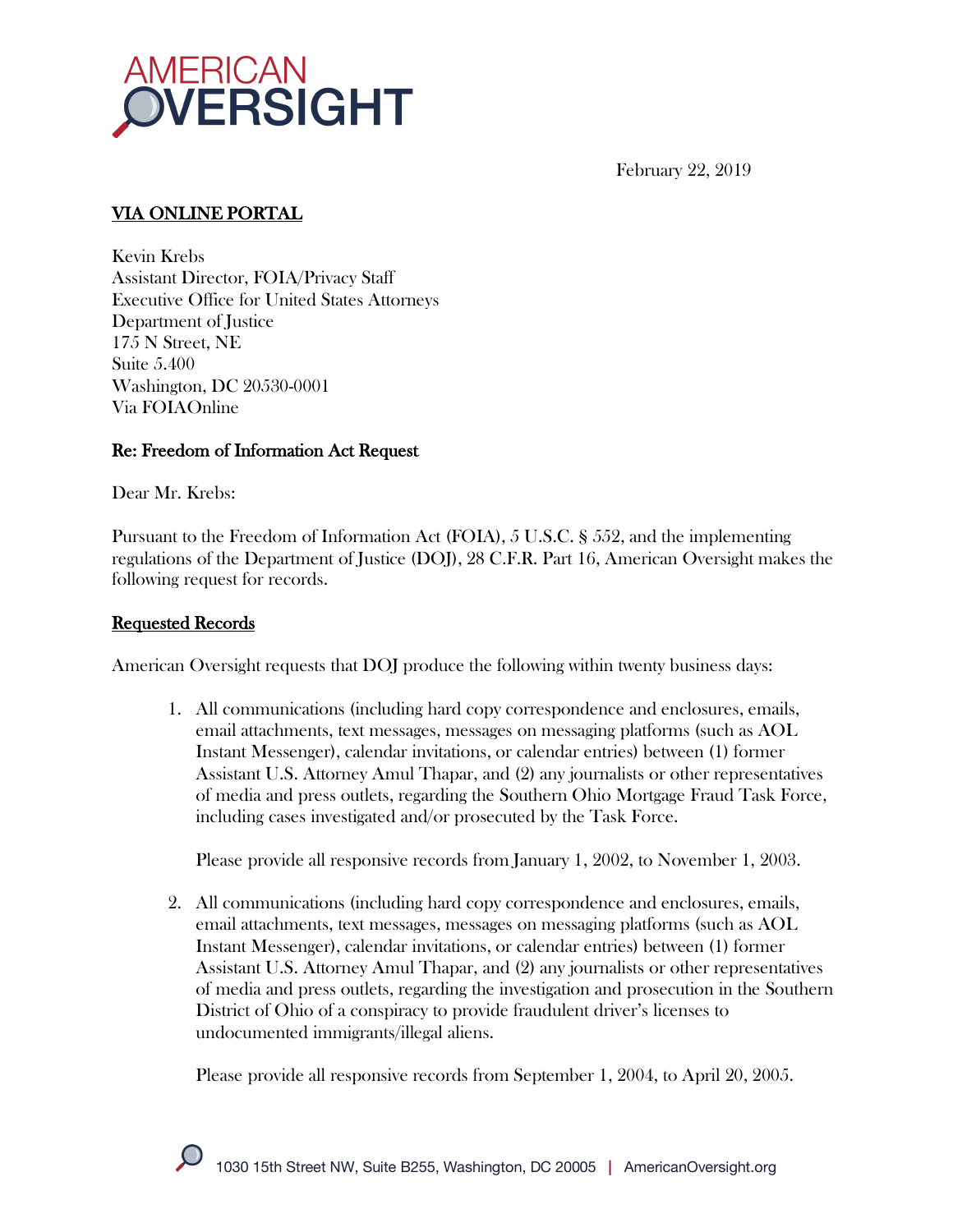American Oversight seeks all responsive records regardless of format, medium, or physical characteristics. In conducting your search, please understand the terms "record," "document," and "information" in their broadest sense, to include any written, typed, recorded, graphic, printed, or audio material of any kind. We seek records of any kind, including electronic records, audiotapes, videotapes, and photographs, as well as letters, emails, facsimiles, telephone messages, voice mail messages and transcripts, notes, or minutes of any meetings, telephone conversations or discussions. Our request includes any attachments to these records. No category of material should be omitted from search, collection, and production.

Please search all records regarding agency business. You may not exclude searches of files or emails in the personal custody of your officials, such as personal email accounts. Records of official business conducted using unofficial systems or stored outside of official files are subject to the Federal Records Act and FOIA.<sup>1</sup> It is not adequate to rely on policies and procedures that require officials to move such information to official systems within a certain period of time; American Oversight has a right to records contained in those files even if material has not yet been moved to official systems or if officials have, through negligence or willfulness, failed to meet their obligations.<sup>2</sup>

In addition, please note that in conducting a "reasonable search" as required by law, you must employ the most up-to-date technologies and tools available, in addition to searches by individual custodians likely to have responsive information. Recent technology may have rendered DOJ's prior FOIA practices unreasonable. In light of the government-wide requirements to manage information electronically by the end of 2016, it is no longer reasonable to rely exclusively on custodian-driven searches.<sup>3</sup> Furthermore, agencies that have adopted the National Archives and Records Administration (NARA) Capstone program, or similar policies, now maintain emails in a form that is reasonably likely to be more complete than individual custodians' files. For example, a custodian may have deleted a responsive email from his or her email program, but DOJ's archiving tools would capture that email under Capstone. Accordingly, American Oversight insists that DOJ use the most up-to-date technologies to search for responsive information and take steps to ensure that the most complete repositories of information are searched. American Oversight is available to work with you to craft appropriate search terms. However, custodian searches are still

 $\overline{a}$ <sup>1</sup> See Competitive Enter. Inst. v. Office of Sci. & Tech. Policy, 827 F.3d 145, 149–50 (D.C. Cir. 2016); cf. Judicial Watch, Inc. v. Kerry, 844 F.3d 952, 955–56 (D.C. Cir. 2016). 2

<sup>&</sup>lt;sup>2</sup> See Competitive Enter. Inst. v. Office of Sci. & Tech. Policy, No. 14-cv-765, slip op. at 8 (D.D.C. Dec. 12, 2016) ("The Government argues that because the agency had a policy requiring [the official] to forward all of his emails from his [personal] account to his business email, the [personal] account only contains duplicate agency records at best. Therefore, the Government claims that any hypothetical deletion of the [personal account] emails would still leave a copy of those records intact in [the official's] work email. However, policies are rarely followed to perfection by anyone. At this stage of the case, the Court cannot assume that each and every workrelated email in the [personal] account was duplicated in [the official's] work email account." (citations omitted)).

<sup>3</sup> Presidential Memorandum—Managing Government Records, 76 Fed. Reg. 75,423 (Nov. 28, 2011), https://obamawhitehouse.archives.gov/the-press-office/2011/11/28/presidentialmemorandum-managing-government-records; Office of Mgmt. & Budget, Exec. Office of the President, Memorandum for the Heads of Executive Departments & Independent Agencies, "Managing Government Records Directive," M-12-18 (Aug. 24, 2012), https://www.archives.gov/files/records-mgmt/m-12-18.pdf.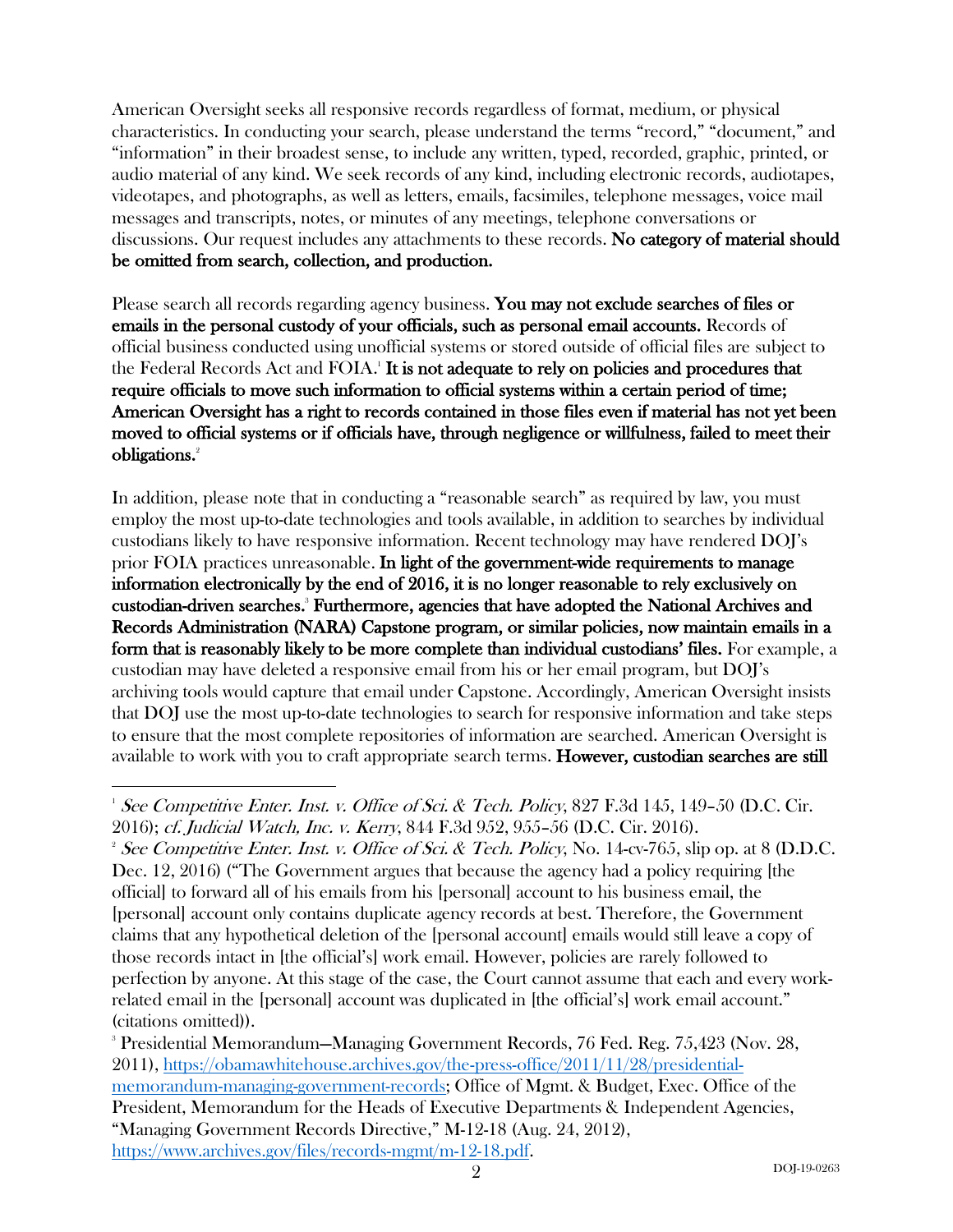#### required; agencies may not have direct access to files stored in .PST files, outside of network drives, in paper format, or in personal email accounts.

Under the FOIA Improvement Act of 2016, agencies must adopt a presumption of disclosure, withholding information "only if . . . disclosure would harm an interest protected by an exemption" or "disclosure is prohibited by law."4 If it is your position that any portion of the requested records is exempt from disclosure, American Oversight requests that you provide an index of those documents as required under *Vaughn v. Rosen*, 484 F.2d 820 (D.C. Cir. 1973), cert. denied, 415 U.S. 977 (1974). As you are aware, a *Vaughn* index must describe each document claimed as exempt with sufficient specificity "to permit a reasoned judgment as to whether the material is actually exempt under FOIA."<sup>5</sup> Moreover, the *Vaughn* index "must describe each document or portion thereof withheld, and for each withholding it must discuss the consequences of disclosing the sought-after information."6 Further, "the withholding agency must supply 'a relatively detailed justification, specifically identifying the reasons why a particular exemption is relevant and correlating those claims with the particular part of a withheld document to which they apply.'"<sup>7</sup>

In the event some portions of the requested records are properly exempt from disclosure, please disclose any reasonably segregable non-exempt portions of the requested records. If it is your position that a document contains non-exempt segments, but that those non-exempt segments are so dispersed throughout the document as to make segregation impossible, please state what portion of the document is non-exempt, and how the material is dispersed throughout the document.8 Claims of nonsegregability must be made with the same degree of detail as required for claims of exemptions in a Vaughn index. If a request is denied in whole, please state specifically that it is not reasonable to segregate portions of the record for release.

You should institute a preservation hold on information responsive to this request. American Oversight intends to pursue all legal avenues to enforce its right of access under FOIA, including litigation if necessary. Accordingly, DOJ is on notice that litigation is reasonably foreseeable.

To ensure that this request is properly construed, that searches are conducted in an adequate but efficient manner, and that extraneous costs are not incurred, American Oversight welcomes an opportunity to discuss its request with you before you undertake your search or incur search or duplication costs. By working together at the outset, American Oversight and DOJ can decrease the likelihood of costly and time-consuming litigation in the future.

Where possible, please provide responsive material in electronic format by email or in PDF or TIF format on a USB drive. Please send any responsive material being sent by mail to American Oversight, 1030 15th Street NW, Suite B255, Washington, DC 20005. If it will accelerate release of responsive records to American Oversight, please also provide responsive material on a rolling basis.

 $\overline{a}$ 

<sup>4</sup> FOIA Improvement Act of 2016 § 2 (Pub. L. No. 114–185).

 $^{\circ}$  Founding Church of Scientology v. Bell,  $603$  F.2d  $945,$   $949$  (D.C. Cir. 1979).

 $6$  King v. U.S. Dep't of Justice, 830 F.2d 210, 223–24 (D.C. Cir. 1987) (emphases in original).

 $7$  Id. at  $224$  (citing Mead Data Central, Inc. v. U.S. Dep't of the Air Force, 566 F.2d  $242$ ,  $251$  (D.C. Cir. 1977)).

 $^8$  *Mead Data Central*, 566 F.2d at 261.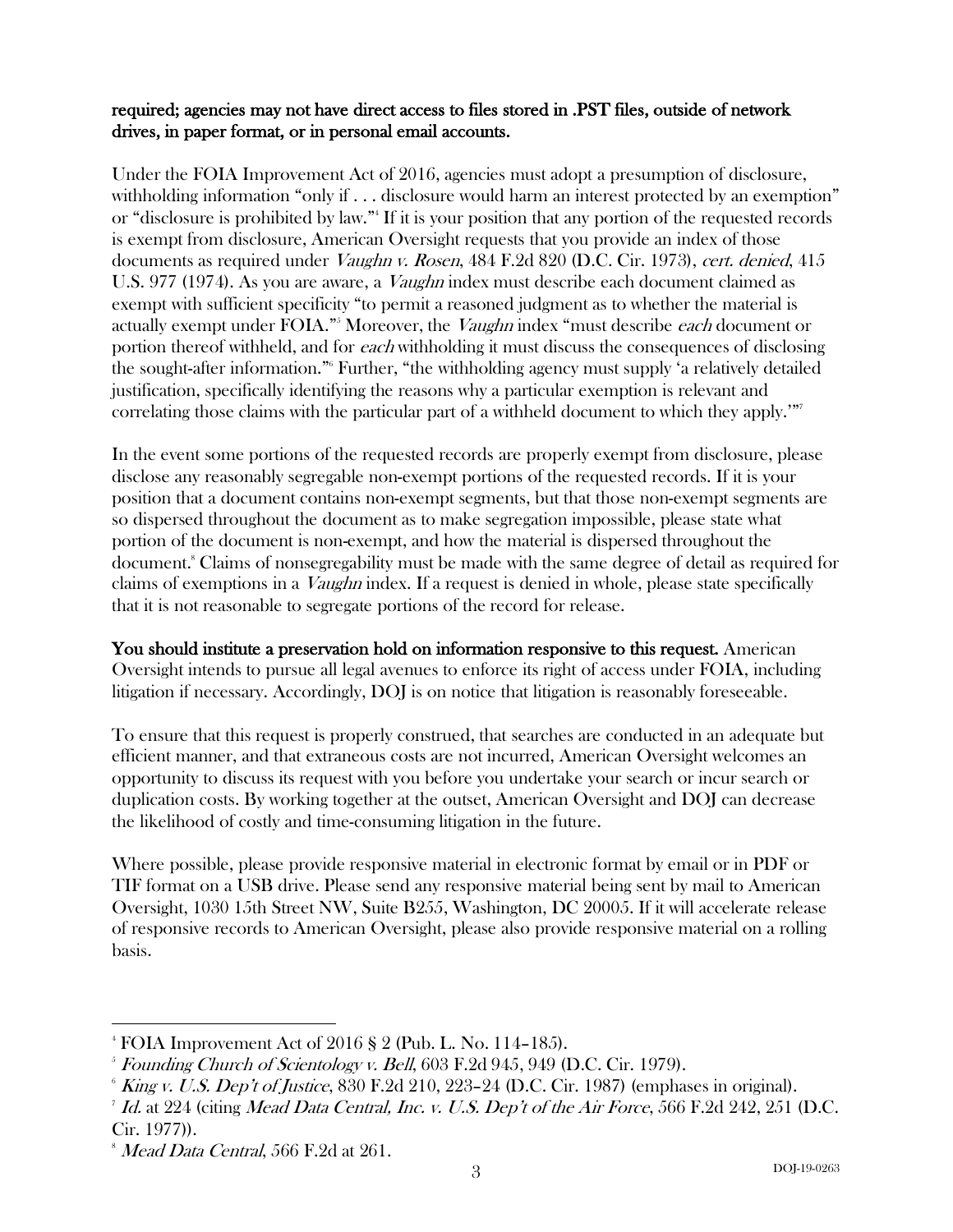# Fee Waiver Request

In accordance with 5 U.S.C. §  $552(a)(4)(A)(iii)$  and 28 C.F.R. § 16.10(k), American Oversight requests a waiver of fees associated with processing this request for records. The subject of this request concerns the operations of the federal government, and the disclosures will likely contribute to a better understanding of relevant government procedures by the general public in a significant way.9 Moreover, the request is primarily and fundamentally for non-commercial purposes.<sup>10</sup>

American Oversight requests a waiver of fees because disclosure of the requested information is "in the public interest because it is likely to contribute significantly to public understanding of operations or activities of the government."11 Judge Amul Thapar has been named to a shortlist of candidates for a nomination to the U.S. Supreme Court, should another opening become available during the current administration.<sup>12</sup> Supreme Court appointments are clearly matters of substantial public interest.13 The requested records relate directly to operations and activities of the government—namely, Judge Thapar's handling of official business during his time as an Assistant United States Attorney for the Southern District of Ohio, including whether and to what extent he communicated with the media concerning cases he was charged with investigating and prosecuting.14 The public has a right to understand how a sitting federal judge and prospective

 $\overline{a}$ 9 28 C.F.R. § 16.10(k)(2).

https://www.postandcourier.com/opinion/commentary/trump-already-prepping-for-possiblesupreme-court-pick/article\_6e1ce3fc-298a-11e9-9a1f-db7a9d3db1fe.html; Sheldon Whitehouse, Sen. Whitehouse: There's a 'Crisis of Credibility' at the U.S. Supreme Court, N.Y. LAW J. (Feb.

19, 2019, 9:26 AM), https://www.law.com/newyorklawjournal/2019/02/19/sen-whitehouse-theres-acrisis-of-credibility-at-the-u-s-supreme-court-389-59002/?slreturn=20190120134626; Ann E.

Marimow, Two Years in, Trump's Appeals Court Confirmations at a Historic High Point, WASH. POST, Feb. 4, 2019, https://www.washingtonpost.com/local/legal-issues/two-years-in-trumps-

appeals-court-confirmations-at-a-historic-high-point/2019/02/03/574226e6-1a90-11e9-9ebfc5fed1b7a081\_story.html?utm\_term=.aa705b2e076c; Ramesh Ponnuru, The Trump Supreme Court Contingency Plan, BLOOMBERG (Feb. 5, 2019, 7:30 AM),

https://www.bloomberg.com/opinion/articles/2019-02-05/trump-has-a-list-of-supreme-courtnominees.

 $10$  Id.

 $11$  28 C.F.R. § 16.10(k)(2)(i), (ii)(A)–(B).

<sup>&</sup>lt;sup>12</sup> See Eliana Johnson & Gabby Orr, Trump White House Urging Allies to Prepare for Possible RBG Departure, POLITICO (Jan. 10, 2019, 1:04 PM),

https://www.politico.com/story/2019/01/10/trump-white-house-urging-allies-to-prepare-for-possiblerbg-departure-1096102.

<sup>&</sup>lt;sup>13</sup> See, e.g., id.; Jeffrey Toobin, Ruth Bader Ginsburg Isn't Looking to Retire Yet, But Is Another Supreme Court Justice Ready to Go?, THE NEW YORKER, Feb. 13, 2019,

https://www.newyorker.com/news/daily-comment/ruth-bader-ginsburg-isnt-looking-to-retire-yet-butis-another-supreme-court-justice-ready-to-go; Ramesh Ponnuru, Trump Already Prepping for Possible Supreme Court Pick, Feb. 5, 2019, CHARLESTON POST COURIER,

<sup>&</sup>lt;sup>14</sup> See Edith Roberts, *Potential Nominee Profile: Amul Thapar*, SCOTUSBLOG (July 3, 2018, 9:59 AM), https://www.scotusblog.com/2018/07/potential-nominee-profile-amul-thapar/; Mortgage Fraud Thrives in Ohio, THE JOURNAL-NEWS, Dec. 14, 2005,

DOJ-19-0263 4 http://mortgagefraudblog.com/images/uploads/2005-12-14\_-\_Mortgage\_Fraud\_Thrives\_in\_Ohio\_-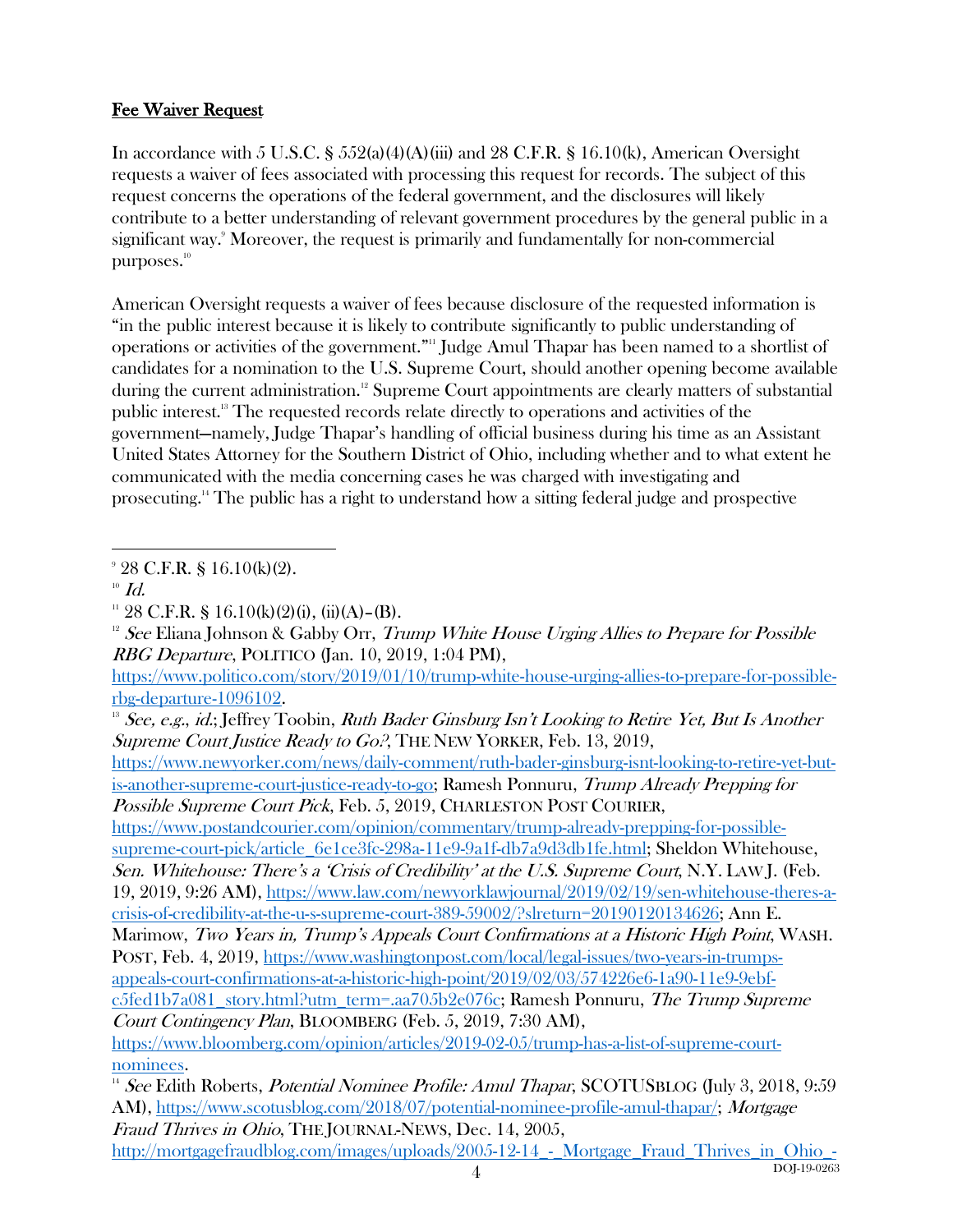nominee to the Supreme Court handled sensitive matters related to his official duties as a federal prosecutor. American Oversight is committed to transparency and makes the responses agencies provide to FOIA requests publicly available, and the public's understanding of the government's activities would be enhanced through American Oversight's analysis and publication of these records.

This request is primarily and fundamentally for non-commercial purposes.<sup>15</sup> As a  $501(c)(3)$ nonprofit, American Oversight does not have a commercial purpose and the release of the information requested is not in American Oversight's financial interest. American Oversight's mission is to promote transparency in government, to educate the public about government activities, and to ensure the accountability of government officials. American Oversight uses the information gathered, and its analysis of it, to educate the public through reports, press releases, or other media. American Oversight also makes materials it gathers available on its public website and promotes their availability on social media platforms, such as Facebook and Twitter.<sup>16</sup> American Oversight has demonstrated its commitment to the public disclosure of documents and creation of editorial content. For example, after receiving records regarding an ethics waiver received by a senior DOJ attorney,<sup>17</sup> American Oversight promptly posted the records to its website and published an analysis of what the records reflected about DOJ's process for ethics waivers.<sup>18</sup> As another example, American Oversight has a project called "Audit the Wall," where the organization is gathering and analyzing information and commenting on public releases of information related to the administration's proposed construction of a barrier along the U.S.- Mexico border.<sup>19</sup>

Accordingly, American Oversight qualifies for a fee waiver.

# **Conclusion**

 $\overline{a}$ 

We share a common mission to promote transparency in government. American Oversight looks forward to working with DOJ on this request. If you do not understand any part of this request, please contact Katherine Anthony at foia@americanoversight.org or 202.897.3918. Also, if

<sup>12-14-05.</sup>pdf; Dan Horn, *Fake IDs Bring 15 Indictments*, THE CINCINNATI ENQUIRER, Feb. 25, 2005.

<sup>&</sup>lt;sup>15</sup> 28 C.F.R. § 16.10(k)(iii)(A)–(B).

 $16$  American Oversight currently has over  $12,150$  page likes on Facebook, and approximately 50,700 followers on Twitter. American Oversight, FACEBOOK,

https://www.facebook.com/weareoversight/ (last visited Feb. 21, 2019); American Oversight (@weareoversight), TWITTER, https://twitter.com/weareoversight (last visited Feb. 21, 2019).

<sup>&</sup>lt;sup>17</sup> DOJ Records Relating to Solicitor General Noel Francisco's Recusal, AMERICAN OVERSIGHT, https://www.americanoversight.org/document/doj-civil-division-response-noel-francisco- $\frac{\text{compliance.}}{\text{N}}$  Francisco & the Travel Ban: What We Learned from the DOJ Documents, AMERICAN

OVERSIGHT, https://www.americanoversight.org/francisco-the-travel-ban-what-we-learned-from-thedoj-documents.<br><sup>19</sup> Audit the Wall, AMERICAN OVERSIGHT, https://www.americanoversight.org/investigation/audit-

the-wall.